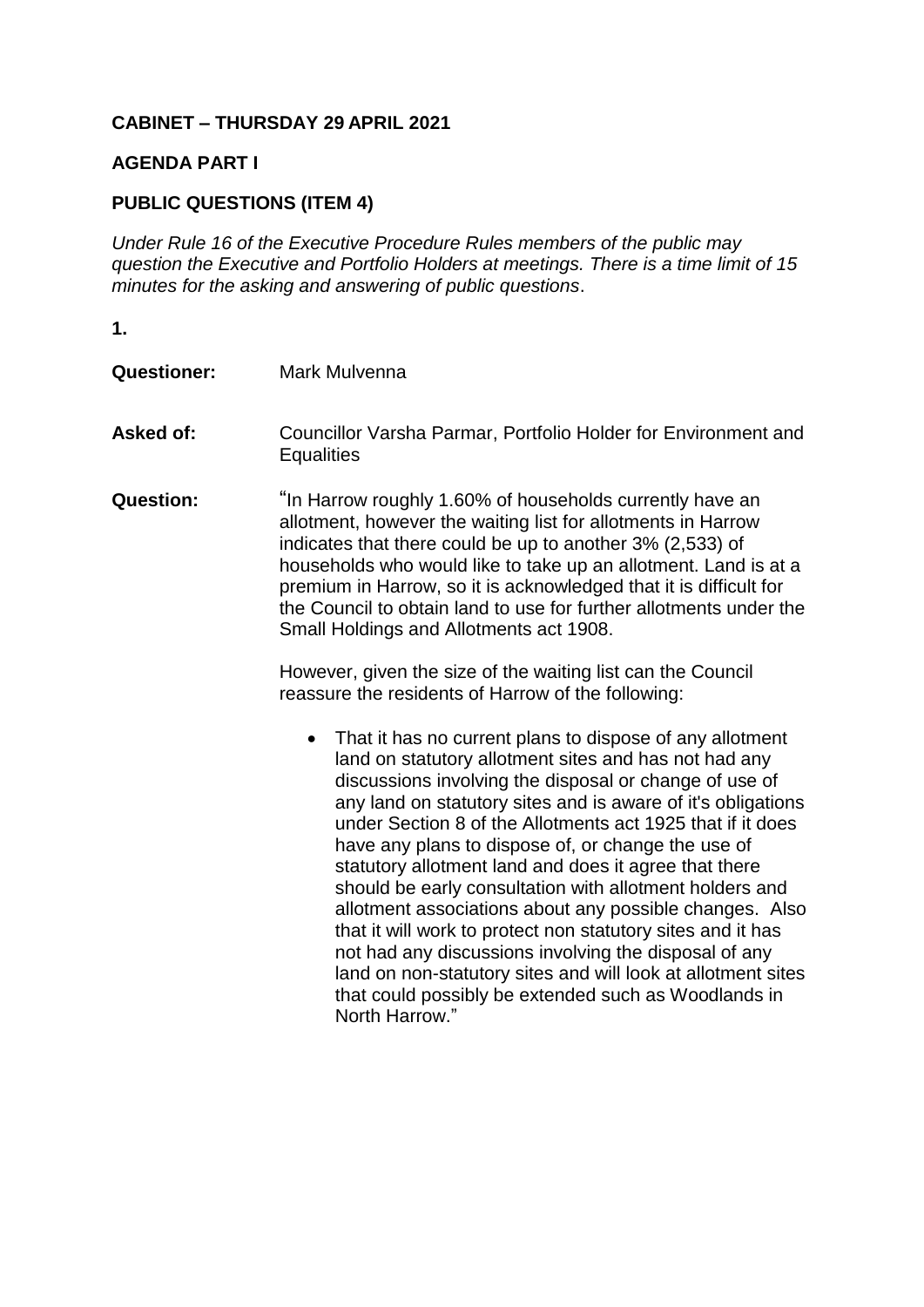| 2.                 |                                                                                                                                                                                                                                                                                                                                                                                                                                                                                                                                                                                                                                                                                                                                                                        |
|--------------------|------------------------------------------------------------------------------------------------------------------------------------------------------------------------------------------------------------------------------------------------------------------------------------------------------------------------------------------------------------------------------------------------------------------------------------------------------------------------------------------------------------------------------------------------------------------------------------------------------------------------------------------------------------------------------------------------------------------------------------------------------------------------|
| <b>Questioner:</b> | Mike Williams                                                                                                                                                                                                                                                                                                                                                                                                                                                                                                                                                                                                                                                                                                                                                          |
| <b>Asked of:</b>   | Councillor Graham Henson, Leader and Portfolio Holder for<br>Strategy, Partnerships, Devolution, Customer Services &<br>Regeneration                                                                                                                                                                                                                                                                                                                                                                                                                                                                                                                                                                                                                                   |
| Question:          | "Please will the Cabinet make a clear and unequivocal<br>statement at tonight's meeting committing to keep the existing<br>covenant in place on 265 The Ridgeway and that irrespective of<br>any planning approvals any future development on this site must<br>comply with the covenant the council put in place when it sold<br>the site"                                                                                                                                                                                                                                                                                                                                                                                                                            |
| 3.                 |                                                                                                                                                                                                                                                                                                                                                                                                                                                                                                                                                                                                                                                                                                                                                                        |
| <b>Questioner:</b> | lan Price                                                                                                                                                                                                                                                                                                                                                                                                                                                                                                                                                                                                                                                                                                                                                              |
| Asked of:          | Councillor Varsha Parmar, Portfolio Holder for Environment and<br><b>Equalities</b>                                                                                                                                                                                                                                                                                                                                                                                                                                                                                                                                                                                                                                                                                    |
| <b>Question:</b>   | "At the TARSAP meeting on April 22 <sup>nd</sup> , it was stated that the<br>removal cost of the LTNs and Strategic Cycle schemes would<br>be some £75k. Where will the Council make savings in its<br>budget to fund this unplanned cost?"                                                                                                                                                                                                                                                                                                                                                                                                                                                                                                                            |
| 4.                 |                                                                                                                                                                                                                                                                                                                                                                                                                                                                                                                                                                                                                                                                                                                                                                        |
| <b>Questioner:</b> | Sandra Calderbank                                                                                                                                                                                                                                                                                                                                                                                                                                                                                                                                                                                                                                                                                                                                                      |
| Asked of:          | Councillor Keith Ferry, Deputy Leader and Portfolio Holder for<br>Business, Property & Leisure.                                                                                                                                                                                                                                                                                                                                                                                                                                                                                                                                                                                                                                                                        |
| <b>Question:</b>   | "On 18 March Cabinet received a paper including the future of<br>Belmont Assembly Hall and the adjacent Kingshill Drive car<br>park. Will Cabinet now direct officers to do further work to<br>consider comprehensively the case for retention of the current<br>historic building and services and the adjacent car park given<br>that:<br>the paper was inaccurate and lacking in significant and<br>relevant information;<br>no prior consultation had taken place with current tenants,<br>$\bullet$<br>Belmont Community Association or local residents or users<br>of the Hall;<br>a strong groundswell of public opinion against the demolition<br>$\bullet$<br>of the Hall has developed quickly including an online petition<br>with over 2,200 signatures? " |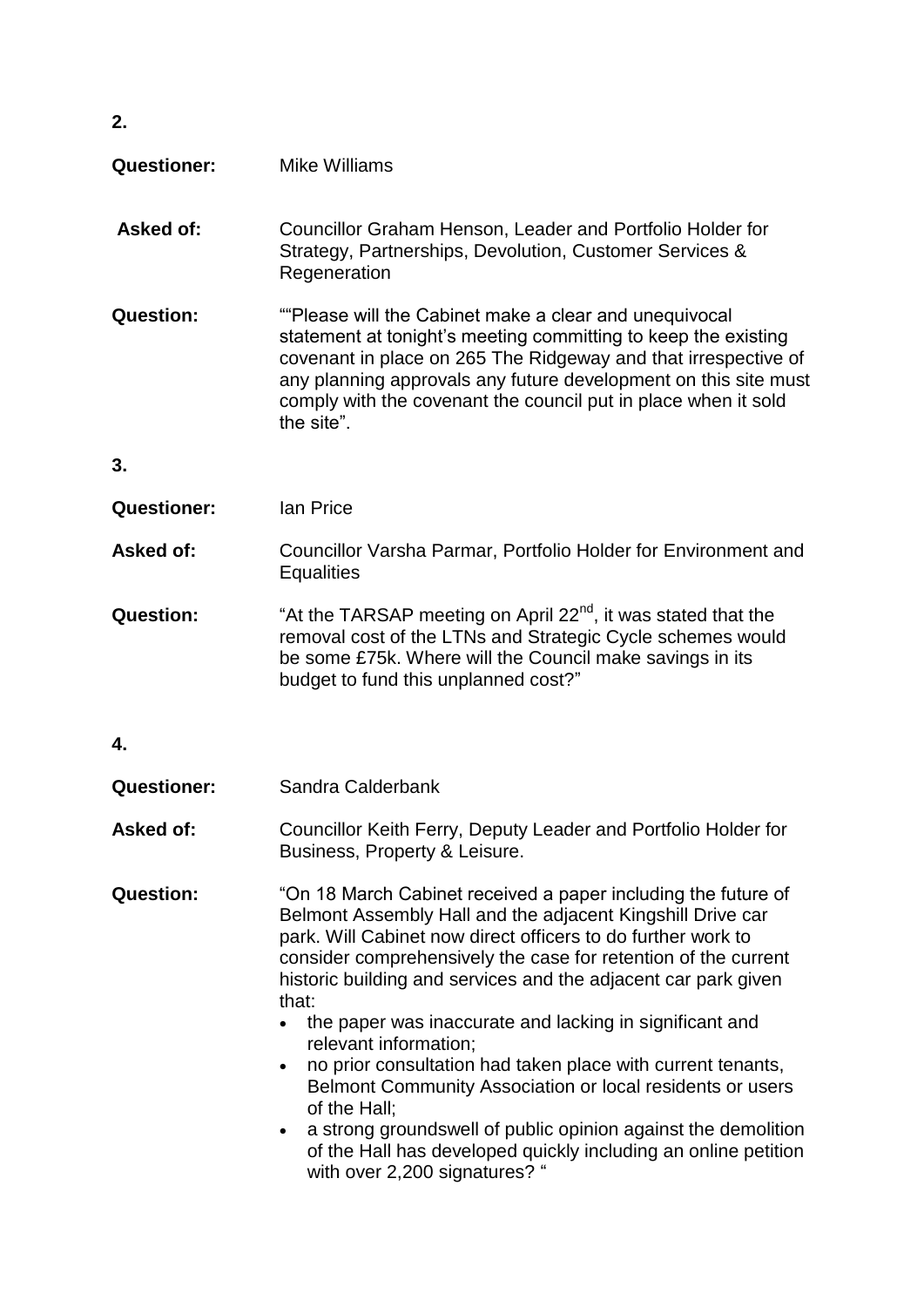| <b>Questioner:</b> | Emma Calderbank                                                                                                                                                                                                                                                                                                                       |
|--------------------|---------------------------------------------------------------------------------------------------------------------------------------------------------------------------------------------------------------------------------------------------------------------------------------------------------------------------------------|
| Asked of:          | Councillor Graham Henson, Leader and Portfolio Holder for<br>Strategy, Partnerships, Devolution, Customer Services &<br>Regeneration.                                                                                                                                                                                                 |
| Question:          | "Given that Belmont Hall provides a full range of valued and<br>extensively used services to our diverse community at no cost to<br>the Council, how would Cabinet justify depriving our community<br>of these facilities during a pandemic and when it has never been<br>more important to develop even greater community support? " |

**6.**

**5.**

- **Questioner:** Miep Golabi
- **Asked of:** Councillor Graham Henson, Leader and Portfolio Holder for Strategy, Partnerships, Devolution, Customer Services & **Regeneration**
- **Question:** "I asked a question on the 17th of December why Councillor Pamela Fitzgerald did not pass on my suggestions how to improve the congestion on Pinner View as she claimed that residents had complained about this. I also emailed Varsha Parker with suggestions to help encourage cycling, bottle necks and speeding motorists when she requested this during a short meeting she had with us. After you have removed the barriers will you finally start to look at these and start a proper dialogue with us residents so you can improve our roads?"
- **7.**
- **Questioner:** Karusha Thomas
- Asked of: Councillor Varsha Parmar, Portfolio Holder for Environment and **Equalities**
- **Question:** "As a resident, I have lost trust in the council due to the influence of cycling stakeholders who have had numerous opportunities to consult with the council on road matters while others have been left out. While I recognise the importance of the need for safe cycling infrastructure, it should not be rushed at the expense of others in the community who use the roads as well and cycling stakeholders should not be given more weight than others in the community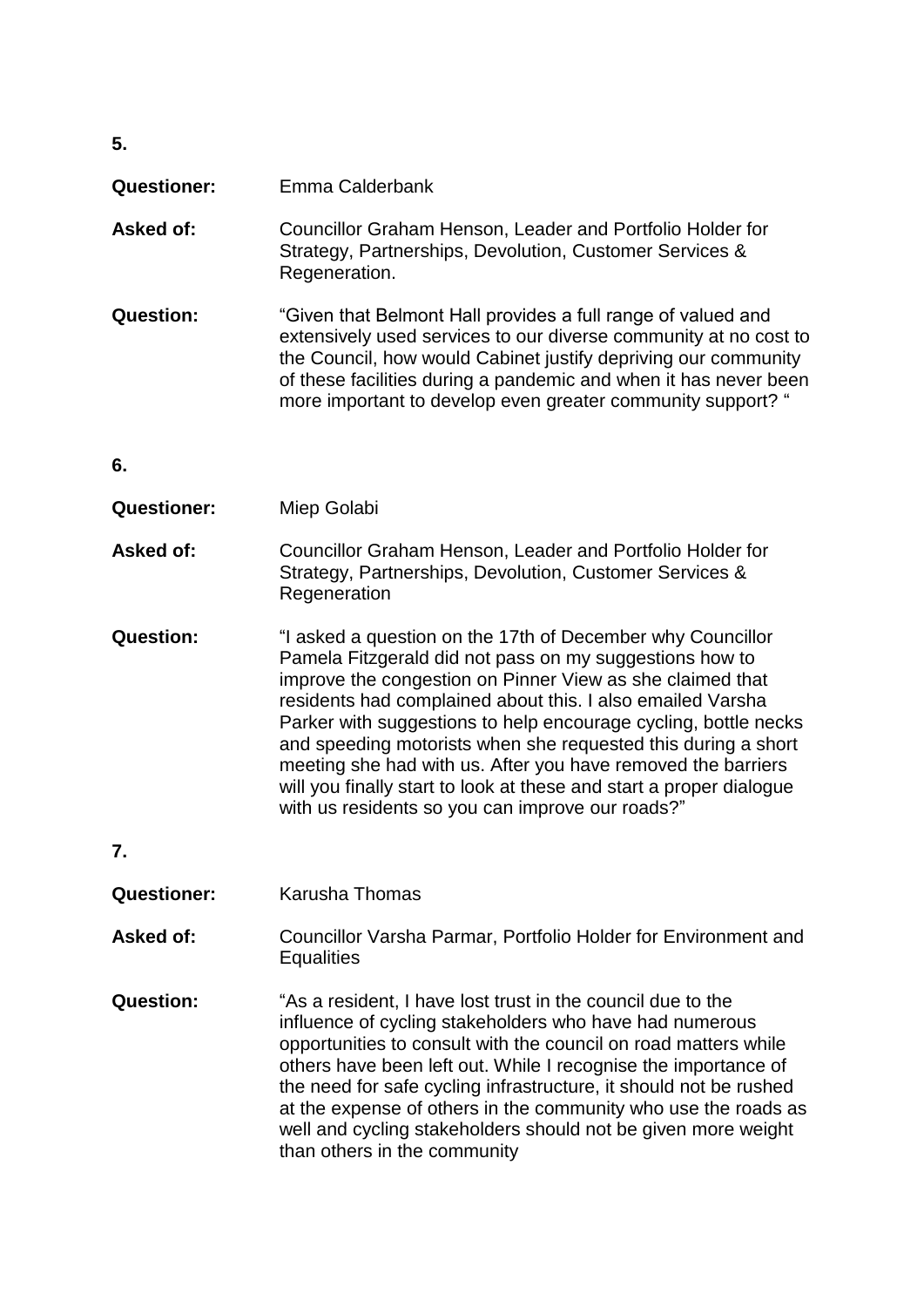How will you ensure that trust in the council is restored and people have an equal opportunity to be on council panels in the same way that those from cycling groups have been allowed to be?"

**8.**

| <b>Questioner:</b> | Heshma Shah                                                                                                                                                                                                                                                                                                                                                                                                                                                                                                                                                                                        |
|--------------------|----------------------------------------------------------------------------------------------------------------------------------------------------------------------------------------------------------------------------------------------------------------------------------------------------------------------------------------------------------------------------------------------------------------------------------------------------------------------------------------------------------------------------------------------------------------------------------------------------|
| <b>Asked of:</b>   | Councillor Graham Henson, Leader and Portfolio Holder for<br>Strategy, Partnerships, Devolution, Customer Services &<br>Regeneration                                                                                                                                                                                                                                                                                                                                                                                                                                                               |
| <b>Question:</b>   | "Dear Councillor Henson, it appears that there is now a<br>consultation happening in regards to North Harrow where I only<br>live 8 minute walk away and use it daily. It appears once again<br>that the council have made the same mistakes they did for Itns<br>last year where the leaflet has only been sent out two a few<br>select roads.                                                                                                                                                                                                                                                    |
|                    | North Harrow is not just used by these few select roads but by<br>many residents living within a one to two mile radius                                                                                                                                                                                                                                                                                                                                                                                                                                                                            |
|                    | The only reason I know about this consultation is because<br>someone posted it on Facebook. However many of the residents<br>on my road or who I've have spoken to have not even heard that<br>there's anything happening in North Harrow.                                                                                                                                                                                                                                                                                                                                                         |
|                    | Also when you go onto the portal, the images are so difficult to<br>understand and make out and the key is basically impossible to<br>read. And I'm not the only person who has said this either.                                                                                                                                                                                                                                                                                                                                                                                                  |
|                    | Furthermore when we did ring up, we were only given the<br>consultation form and not the details of the images etc.                                                                                                                                                                                                                                                                                                                                                                                                                                                                                |
|                    | If you are going to invest residents money then it is so important<br>that you make changes where they are lasting and beneficial to<br>the majority. For example ideas such as painting the roads and<br>lampposts might seem like a fun idea but quite a few people<br>have said it's really ugly idea and after a while will just need<br>painting over which would be a waste of tax payers money.<br>Same with the Copenhagen crossing that will make it more<br>dangerous for pedestrians to navigate. Whereas adding more<br>green men will help at this major junction and is a good idea. |
|                    | What strikes me is that I've never been asked about ideas for<br>North Harrow before and nor has anyone else I know and now<br>suddenly there are all these ideas floating around, many of<br>which I've never even heard of anyone requesting.                                                                                                                                                                                                                                                                                                                                                    |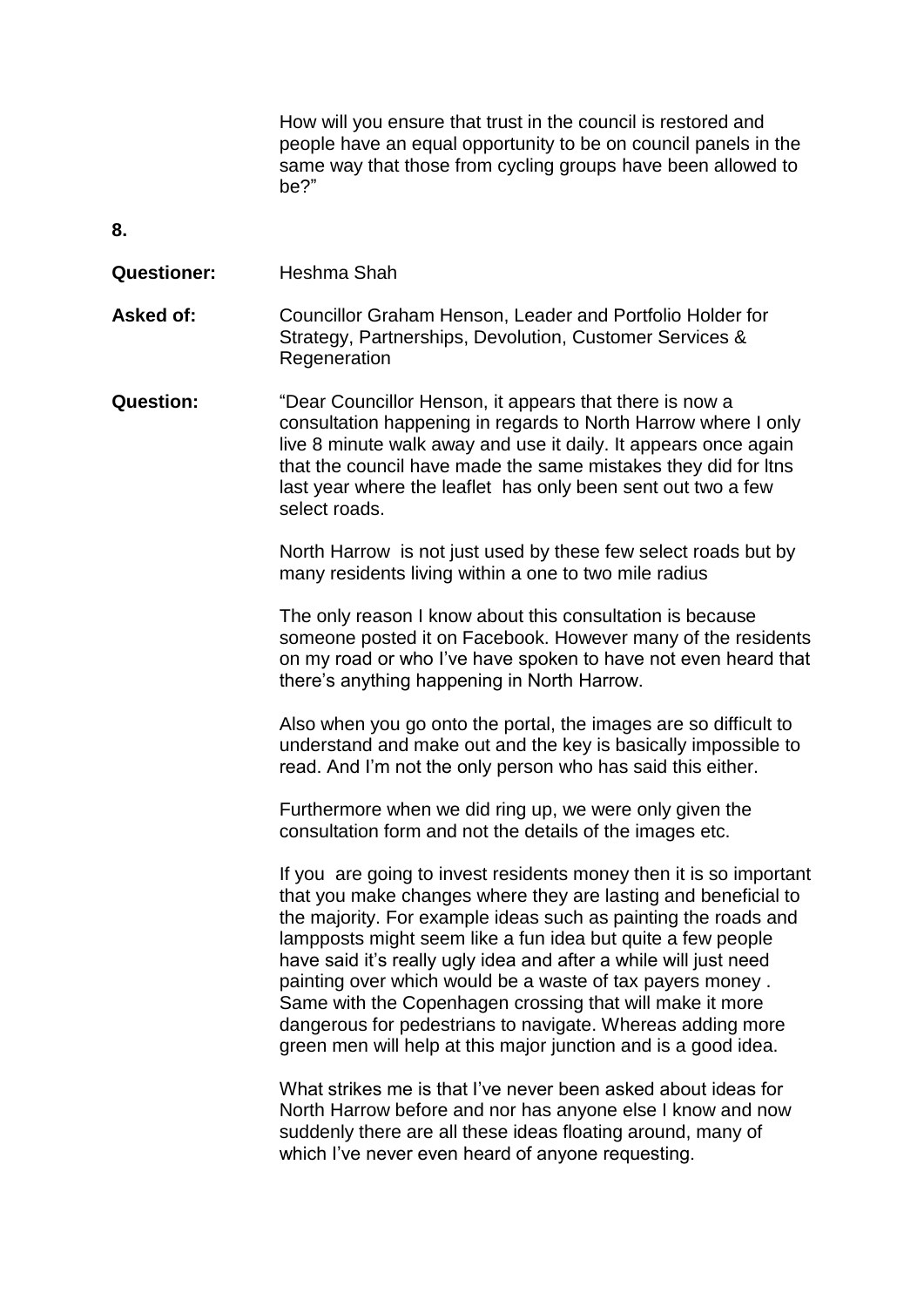|                    | It would be better not to rush this and Instead of jumping in feet<br>first once again and investing thousands in something that might<br>not work, suspend the consultation and create an ideas portal<br>for everyone to give their ideas on what they want from North<br>Harrow and the most popular ideas are collated and then<br>consulted on.                                                                                                                    |
|--------------------|-------------------------------------------------------------------------------------------------------------------------------------------------------------------------------------------------------------------------------------------------------------------------------------------------------------------------------------------------------------------------------------------------------------------------------------------------------------------------|
|                    | And when you do consult that leaflets are sent out to all<br>residents and businesses within a two-mile radius                                                                                                                                                                                                                                                                                                                                                          |
|                    | As there might be some really good ideas out there but you will<br>never know.                                                                                                                                                                                                                                                                                                                                                                                          |
|                    | If we want to make North Harrow great once again and this<br>needs careful consideration and not to be rushed and as much<br>public input as possible.                                                                                                                                                                                                                                                                                                                  |
|                    | I'm assuming there must be some type of committee or working<br>group that has come up with these ideas for North Harrow.                                                                                                                                                                                                                                                                                                                                               |
|                    | Who sits on this committee or working group and how do I and<br>other residents join it?"                                                                                                                                                                                                                                                                                                                                                                               |
| 9.                 |                                                                                                                                                                                                                                                                                                                                                                                                                                                                         |
| <b>Questioner:</b> | <b>Geoff Eldridge</b>                                                                                                                                                                                                                                                                                                                                                                                                                                                   |
| <b>Asked of:</b>   | Councillor Graham Henson, Leader and Portfolio Holder for<br>Strategy, Partnerships, Devolution, Customer Services &<br>Regeneration                                                                                                                                                                                                                                                                                                                                    |
| <b>Question:</b>   | "Harrow have expressed a commitment to transparency in<br>providing information and yet throughout the consultation<br>process on Low traffic neighbourhoods Harrow have avoided<br>providing any details relating to the actual conversations they<br>had with the emergency services even after requests under the<br>freedom of information process                                                                                                                  |
|                    | As there appears to be a difference of opinion in relation to the<br>emergency services perception of what was communicated at<br>these meeting and how harrow interpreted their responses can<br>we please have a commitment from Harrow council that in future<br>all such meetings will be recorded in writing and published<br>online and could this process be extended to cover any<br>conversations with the emergency services during any planning<br>process " |